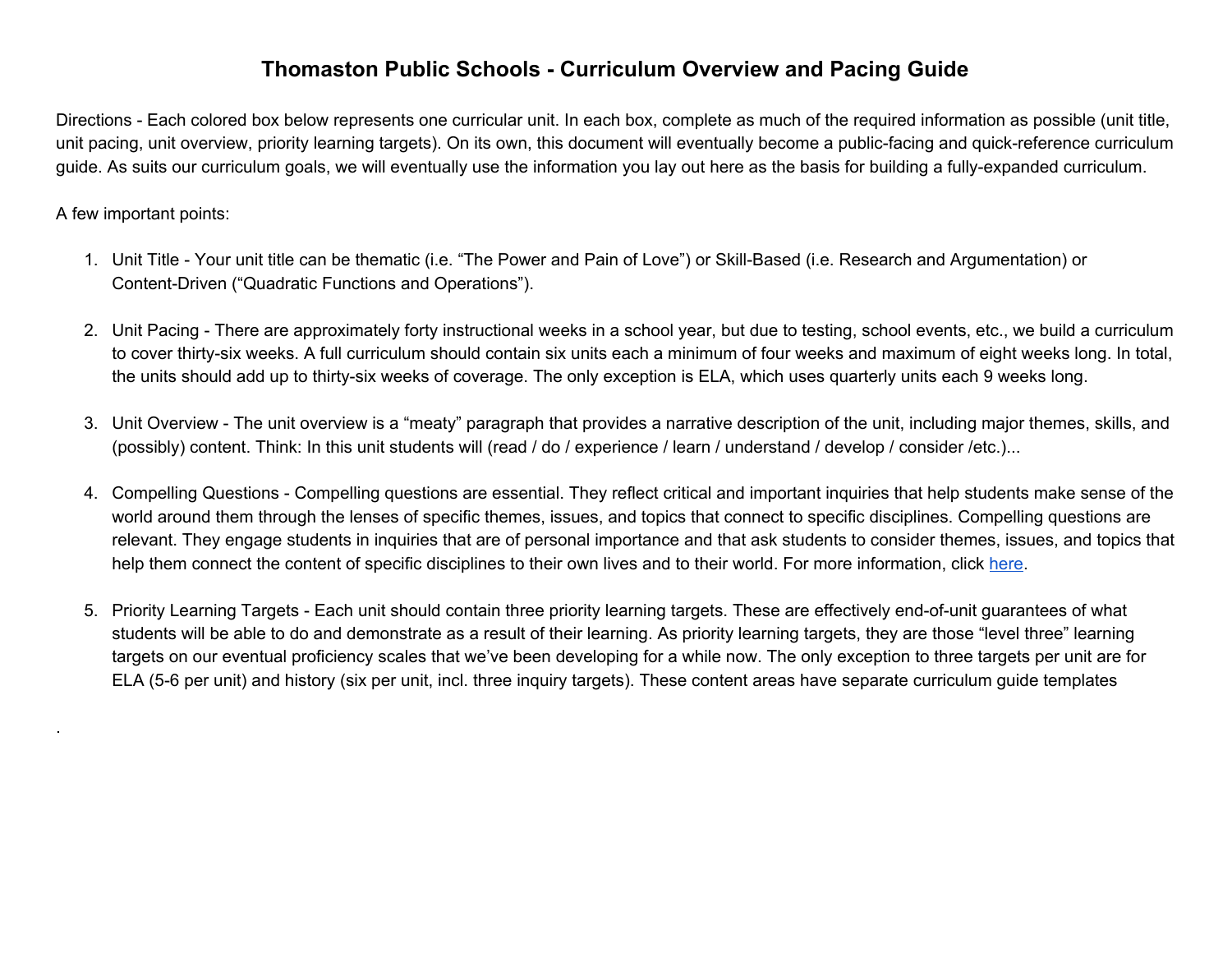| <b>Course Title: Grade 5 Science</b>                                                                                                                                                                                                                                                                                                                                                                                                                                                                                                                                                                                                                                                                                                                                                                                                                                                                                                                                                                                               |                                                                                                                                                                                                                                                                                                                                                                                      |
|------------------------------------------------------------------------------------------------------------------------------------------------------------------------------------------------------------------------------------------------------------------------------------------------------------------------------------------------------------------------------------------------------------------------------------------------------------------------------------------------------------------------------------------------------------------------------------------------------------------------------------------------------------------------------------------------------------------------------------------------------------------------------------------------------------------------------------------------------------------------------------------------------------------------------------------------------------------------------------------------------------------------------------|--------------------------------------------------------------------------------------------------------------------------------------------------------------------------------------------------------------------------------------------------------------------------------------------------------------------------------------------------------------------------------------|
| <b>School: TCS</b>                                                                                                                                                                                                                                                                                                                                                                                                                                                                                                                                                                                                                                                                                                                                                                                                                                                                                                                                                                                                                 | <b>Curriculum Pacing: 36 weeks</b>                                                                                                                                                                                                                                                                                                                                                   |
| <b>Unit One: Properties of Matter &amp; Chemical Reactions</b>                                                                                                                                                                                                                                                                                                                                                                                                                                                                                                                                                                                                                                                                                                                                                                                                                                                                                                                                                                     | <b>Unit Two: Ecosystems and the Food Web</b>                                                                                                                                                                                                                                                                                                                                         |
| <b>Unit Pacing: 9 weeks</b>                                                                                                                                                                                                                                                                                                                                                                                                                                                                                                                                                                                                                                                                                                                                                                                                                                                                                                                                                                                                        | <b>Unit Pacing: 9 weeks</b>                                                                                                                                                                                                                                                                                                                                                          |
| Unit Overview: In this unit of study, students will<br>understand that matter is made of particles too small to be<br>seen by developing a model. They will understand that all<br>things are made up of matter. Students demonstrate a<br>grade-appropriate proficiency in developing and using<br>models, as well as planning and carrying out<br>investigations, and use these practices to demonstrate<br>understanding of the core idea.<br>This unit also helps students develop the concepts of<br>"substances" and "chemical reactions." Students see that<br>chemical reactions enable us to make new materials by<br>transforming the ones we have. Students will find that the<br>results of these reactions are interesting and sometimes<br>profoundly useful.<br>Students develop an understanding of the idea that<br>regardless of the change that matter undergoes, the total<br>weight of matter is conserved. Students determine<br>whether the mixing of two or more substances results in a<br>new substance. | Unit Overview: In this unit of study, students develop an understanding<br>of the idea that plants get the materials they need for growth chiefly<br>from air and water. Using models, students can describe the<br>movement of matter among plants, animals, decomposers, and the<br>environment, and they can explain the energy in animal's food was<br>once energy from the sun. |
| <b>Compelling Questions</b>                                                                                                                                                                                                                                                                                                                                                                                                                                                                                                                                                                                                                                                                                                                                                                                                                                                                                                                                                                                                        | <b>Compelling Questions</b>                                                                                                                                                                                                                                                                                                                                                          |
| 1. How can I make a larger representation of a smaller<br>object?                                                                                                                                                                                                                                                                                                                                                                                                                                                                                                                                                                                                                                                                                                                                                                                                                                                                                                                                                                  | 1. Explain how living things can only survive in an environment that<br>meets their needs.                                                                                                                                                                                                                                                                                           |
| 2. How does studying matter help us better understand our<br>place on Earth?                                                                                                                                                                                                                                                                                                                                                                                                                                                                                                                                                                                                                                                                                                                                                                                                                                                                                                                                                       | 2. How does knowing the movement of matter through plants and<br>animals affect my life?                                                                                                                                                                                                                                                                                             |
| <b>Priority Learning Targets</b>                                                                                                                                                                                                                                                                                                                                                                                                                                                                                                                                                                                                                                                                                                                                                                                                                                                                                                                                                                                                   | <b>Priority Learning Targets</b>                                                                                                                                                                                                                                                                                                                                                     |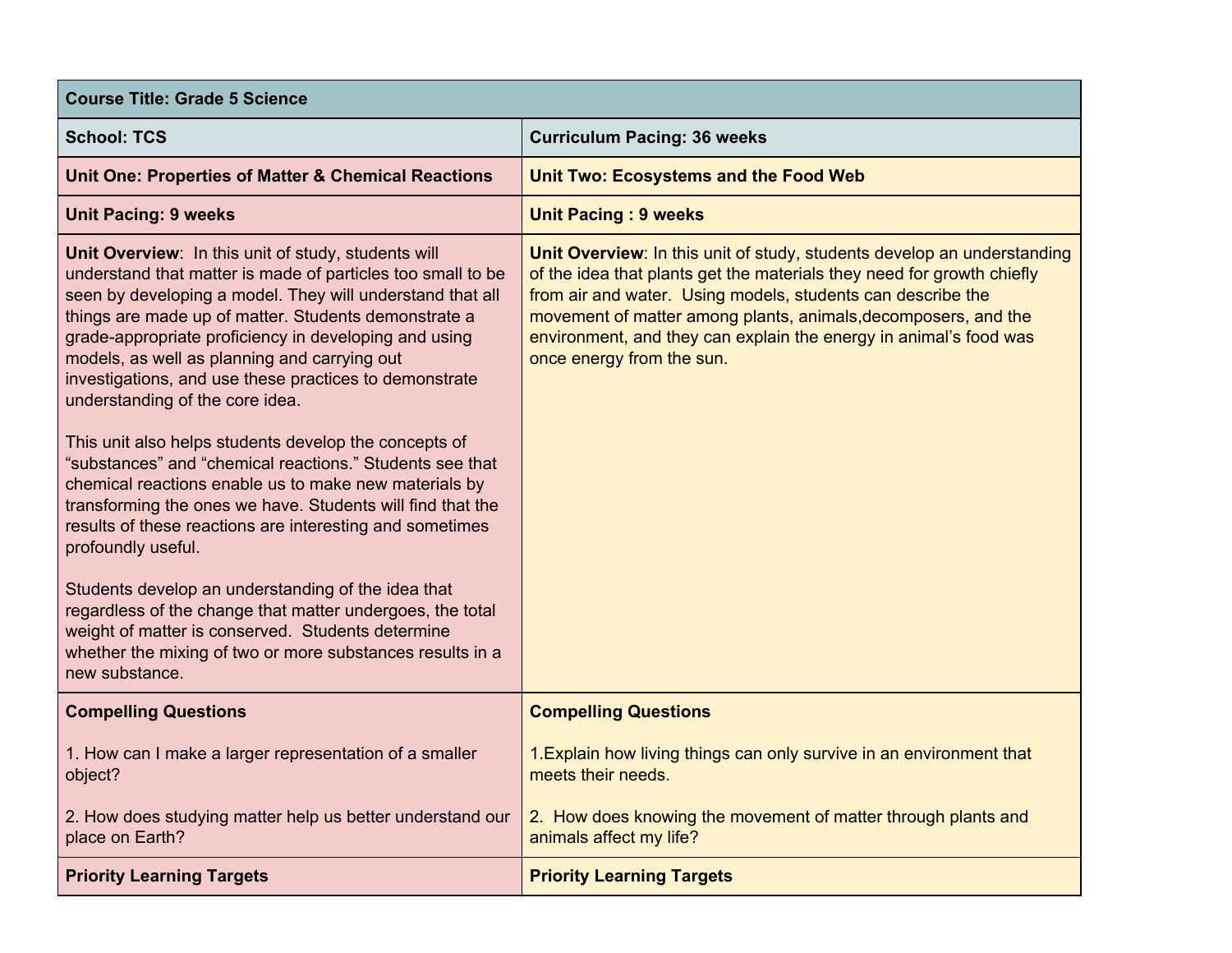| 1. I can identify that matter makes up all living things.<br>(PS1.A)<br>2. I can identify materials based on their properties.<br>$(5-PS1-3)$<br>3. I can build a model to show that matter is made of<br>particles. (5-PS1-1)<br>4. I can provide evidence that the total weight of<br>matter is conserved when substances are mixed.<br>$(5-PS1-2)$<br>$5. (5-PS1-4)$ | 1. I can use a model to show that energy in an animal's food was<br>once energy from the sun. (5PS3-1)<br>2. I can make a model to show the movement of matter, among<br>plants, animals, decomposers and the environment. (5LS1-1)<br>3. I can support an argument that plants get the materials they<br>need for growth chiefly from air and water. (5-LS1-1) |
|-------------------------------------------------------------------------------------------------------------------------------------------------------------------------------------------------------------------------------------------------------------------------------------------------------------------------------------------------------------------------|-----------------------------------------------------------------------------------------------------------------------------------------------------------------------------------------------------------------------------------------------------------------------------------------------------------------------------------------------------------------|
| Unit Three: Water Cycle and Earth's Systems                                                                                                                                                                                                                                                                                                                             | Unit Four: Interaction Within The Earth, Sun and Moon Systems                                                                                                                                                                                                                                                                                                   |
| <b>Unit Pacing: 9 weeks</b>                                                                                                                                                                                                                                                                                                                                             | <b>Unit Pacing: 9 weeks</b>                                                                                                                                                                                                                                                                                                                                     |
| Unit Overview: In this unit of study, students graph data to<br>provide evidence about the distribution and importance of<br>water on earth.<br>Students are able to describe ways in which the<br>geosphere, biosphere, hydrosphere, and atmosphere<br>interact.                                                                                                       | Unit Overview: In this unit of study, students develop an<br>understanding of patterns of daily changes in length and direction of<br>shadows, day and night, and the seasonal appearance of some stars in<br>the night sky.                                                                                                                                    |
| <b>Compelling Questions</b>                                                                                                                                                                                                                                                                                                                                             | <b>Compelling Questions</b>                                                                                                                                                                                                                                                                                                                                     |
| 1. How can we protect Earth's natural resources?<br>2. How does the movement of water affect the Earth and<br>its systems?<br>3. How does the interaction of Earth's spheres work to<br>create a balanced ecosystem?<br>4. Which sphere is the most important to maintaining                                                                                            | 1. Why do we need to understand what exists outside the Earth's<br>surface?<br>2. What does the night sky tell us about our life on Earth?                                                                                                                                                                                                                      |
| human life?                                                                                                                                                                                                                                                                                                                                                             |                                                                                                                                                                                                                                                                                                                                                                 |

÷,

<u> 1989 - Johann Stoff, deutscher Stoffen und der Stoffen und der Stoffen und der Stoffen und der Stoffen und der</u>

**Contract Contract**